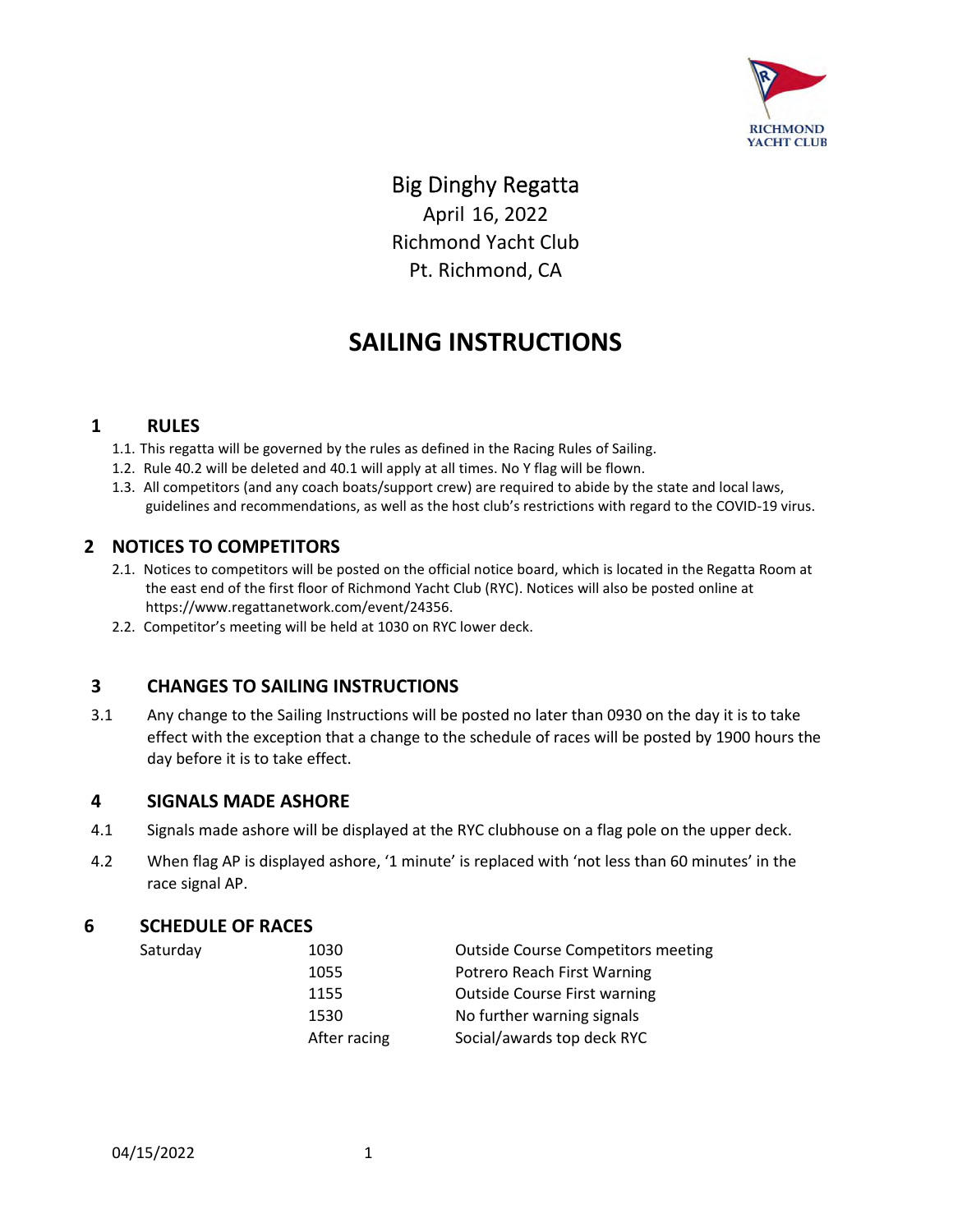

- 5.2 Prior to the first race of the day, each boat shall sail past the stern of the committee boat to hail her sail number for recognition.
- 5.3 To alert boats that sequence of races will begin soon, except for the first start of the day, the course flag will be displayed with multiple call to attention sounds before a warning signal is made.

#### **6 CLASS FLAGS**

6.1 Class flags will be:

| <b>OUTSIDE COURSE</b>    |            |
|--------------------------|------------|
| Wabbit (DPN 77.6)        | Class flag |
| Thistle (DPN 83)         | Class flag |
| ICLA 7 (91.1)            | Class flag |
| <b>RS Aero 7 &amp; 9</b> | Flag A     |
| ICLA 6 (96.7)            | Class flag |
| Melges 14                | Flag M     |

6.2 The race committee may start two similar classes together in the same sequence.

**Note: The above represents the initial order of Race 1 starts.** The initial order of starts may be changed on the water with the display of class flags at the warning.

#### **7 THE COURSES**

- 7.1 The diagrams in Attachment A & B show the courses, including the order in which marks are to be passed, and the side on which each mark is to be left.
- 7.2 Courses will be signalled with a numerical flag.

#### **8 MARKS**

- 8.1 Start mark will be an orange ball.
- 8.2 Attachment A & B for description of Marks.

#### **9 AREAS THAT ARE RESTRICTED**

- 9.1 The area within 200 yards of Chevron Long wharf in any direction is restricted.
- 9.2 Boats failing to stay clear of commercial or non-racing traffic within the harbor, as determined by the race committee, will be scored Did Not Finish.

#### **10 THE START**

10.1 Races shall be started using the following signals. Times shall be taken from the visual signals; the absence of a sound signal shall be disregarded. This changes Rule 26.

04/15/2022 2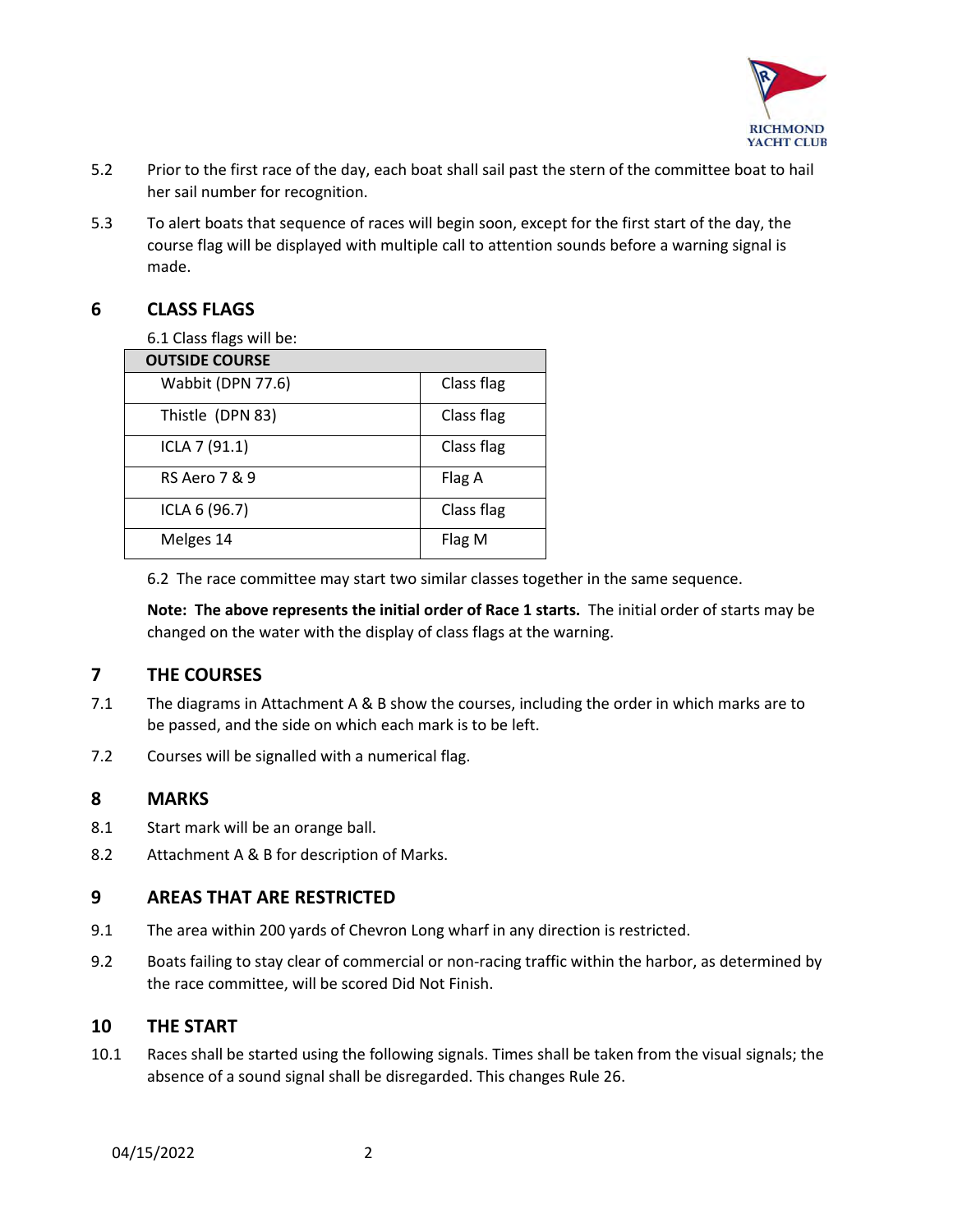

| Minutes before<br>start signal | Visual signal            | Sound signal |
|--------------------------------|--------------------------|--------------|
| 3                              | Class Flag               | One          |
|                                | $P, I$ or U              | One          |
|                                | Preparatory Flag removed | <b>One</b>   |
|                                | Class flag removed       | One          |

- 10.2 The starting line will be between a staff displaying orange flag on the signal boat and the starting mark.
- 10.3 Boats whose warning signal has not been made shall avoid the starting area during the starting sequence for other races.
- 10.4 A boat starting later than 3 minutes after her starting signal will be scored "Did Not Start" without a hearing. This changes RRS A4 and A5.
- 10.5 The failure of the Race Committee to make a sound or failure of a boat to hear will not be grounds for redress. This changes RRS 62.1 (a).

#### **11 CHANGE OF THE NEXT LEG OF THE COURSE**

To change the next leg of the course, the race committee will lay a new mark (or move the finishing line) and remove the original mark as soon as practicable. When in a subsequent change a new mark is replaced, it will be replaced by an original mark.

#### **12 FINISH**

The finish line will be between a blue flag on the signal boat and a mark on the course side.

#### **13 TIME LIMITS**

- 13.1 The time limit for each buoy race shall be 60 minutes.
- 13.2 Boats failing to finish within 15 minutes after the first boat in her class sails the course and finishes will be scored Did Not Finish (DNF) without a hearing. This changes RRS 35, A4, and A5.

#### **14 RADIO COMMUNICATION**

A boat shall neither make radio transmissions while racing nor receive radio communications not available to all boats. This restriction also applies to mobile telephones.

#### **15 SCORING**

- 15.1 The low point scoring system, A4, will be used with modifications as specified in A5.3.
- 15.2 The number of races scheduled is 5. The minimum number of races required to constitute a regatta is 1.

04/15/2022 3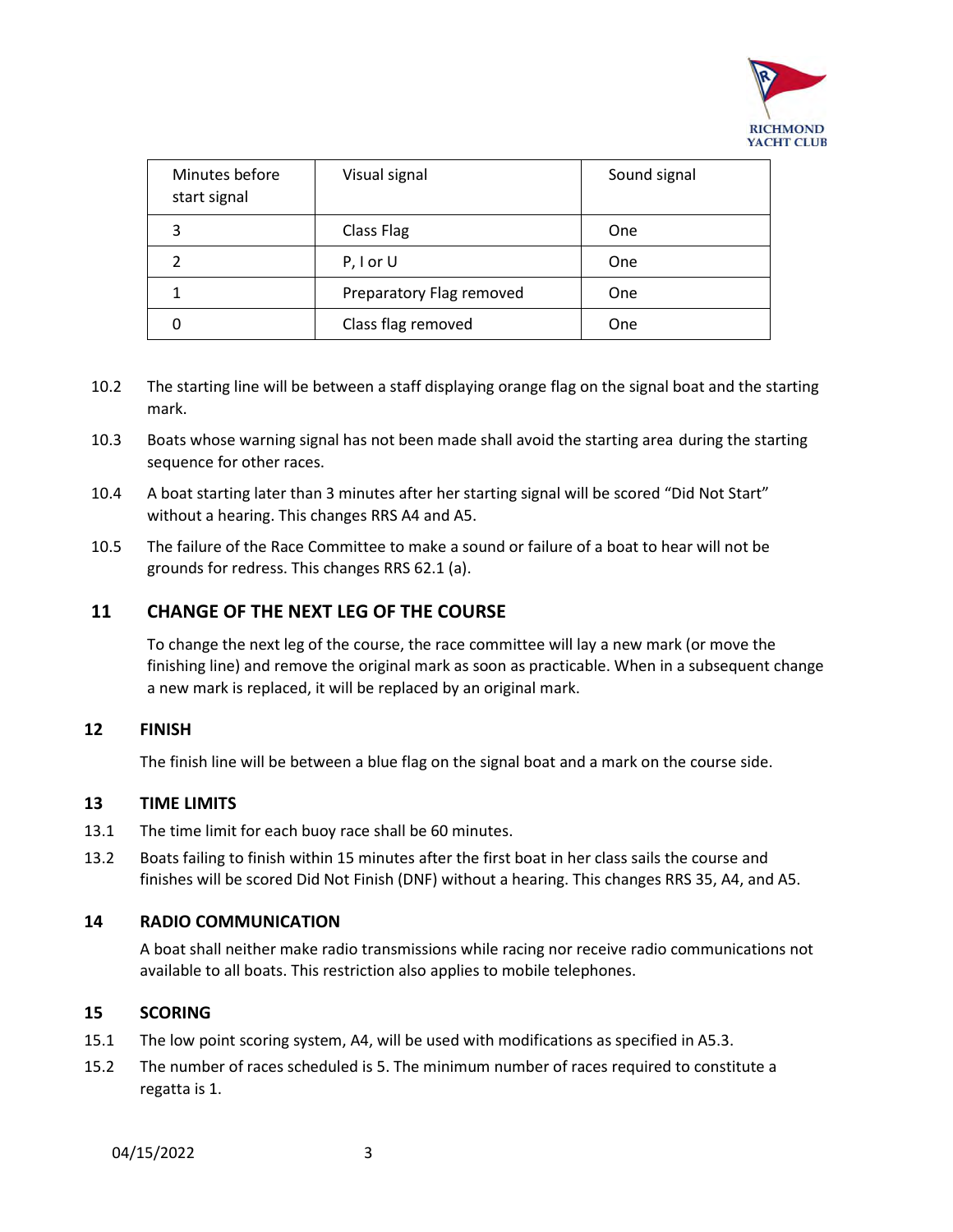

#### **16 PROTESTS AND REQUESTS FOR REDRESS**

- 16.1 Protest forms will be located outside the downstairs Race Room. Protests shall be delivered to a Protest Committee representative within the protest time limit, which shall be 30 minutes after the Finish Line committee boat returns to the dock.
- 16.2 Notices will be posted on the Official Notice Board within 30 minutes of the protest time limit to inform competitors of hearings in which they are parties.
- 16.3 Notices of protests by the Race Committee or Protest Committee will be posted to inform boats under RRS 61.1(b).
- 16.4 If the protest filings do not impact the awards, the awards ceremony may take place prior to hearing protests.

#### **17 SAFETY REGULATIONS**

- 17.1 All boats shall carry a 20 ft towline that can be attached to the bow or mast for towing or to assist in boat recovery.
- 17.2 Boats leaving the racing area prior to the conclusion of racing must notify a Race Committee official or Support boat before leaving the course area. If a boat subsequently returns to the race area to continue racing in subsequent races, they must also notify a Race Committee or Support boat prior to starting.
- 17.3 Competitors are reminded that commercial vessels have the right of way at all times and violations are subject to protest or disqualification.